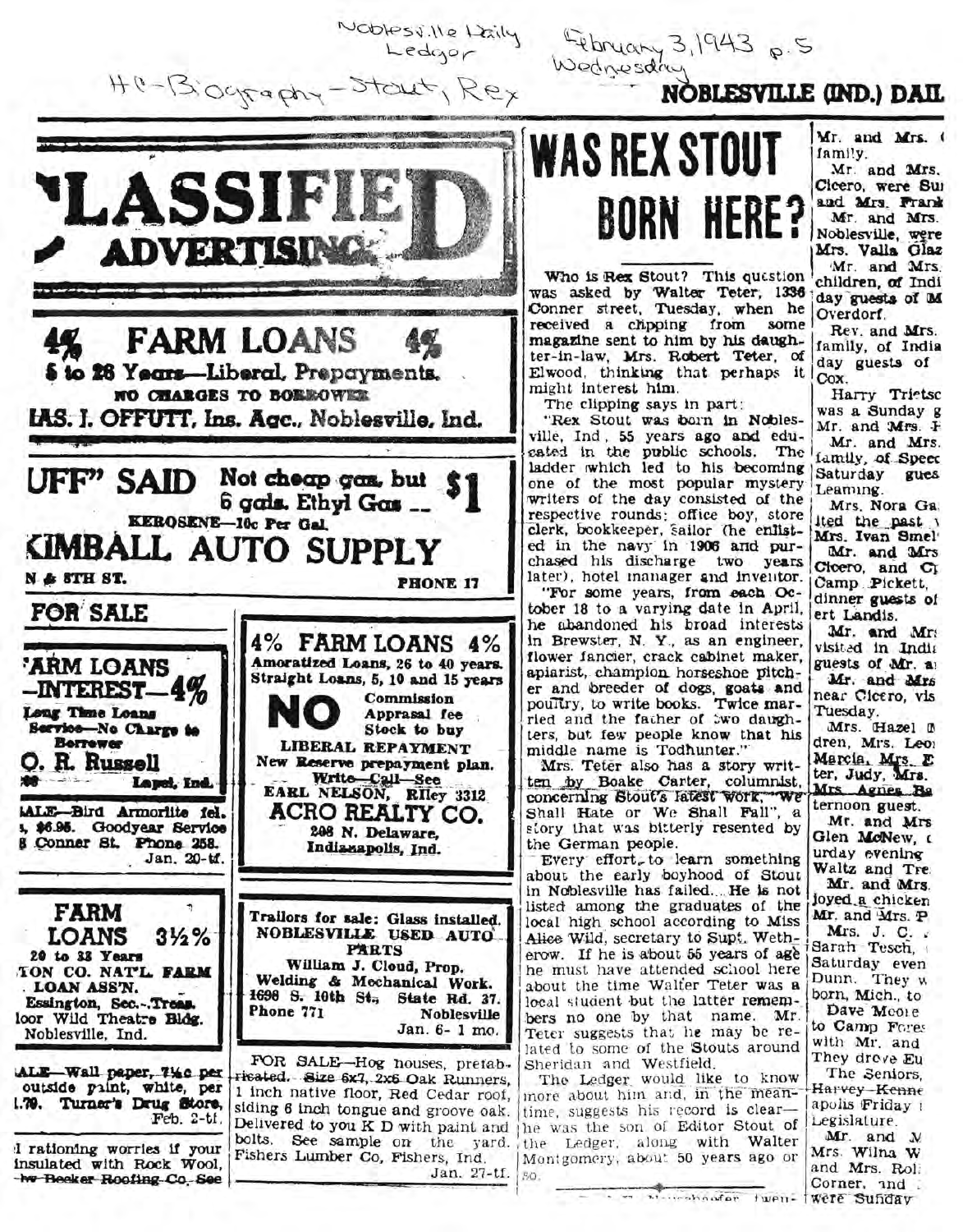## **ITIMOUTTIU NULL CALL UNUSU**

Many Features That Appealed to the Large Number Present

The annual Homecoming and Roll Call of Noblesville Masonic lodge, No. 57, on its 96th anniversary was an unusual event even for the lodge. for many such fine meetings have been held and enjoyed through the  $vears.$ 

The presence of Rev. Guy Carpenter, District Superintendent of the Indianapolis District of  $the$ Methodist church was of unusual Interest and enjoyment, and he was greeted by his friend, Rev. E. J. Wickersham who gave the blessing at the dinner.

The dinner as prepared by the Ladies of the Eastern Star, was splendidly served and a most appetizing dinner. The music of the occasion by the Mercer High School Orchestra was appreciated and then I told in an interesting sketch by John Paul Wycoff, of Anderson, was present and led the large audience in some stirring songs, he first singing "The White Cliffs of Dover" in a delightful way. He had the big audience singing and whistling "God Bless America", "Keep the Home<br>Fires Burning", "Down by the Old Mill Stream", the music by the Mercer orchestra being played before and during the dinner and then Mr. Wycoff gave his most interesting part of the program.

The members of the Mercer group of players were: Kathleen Caca, Anne Clarke, Doris Clarke, Bill Day, Tom Hollingsworth, Marlin Keller, Edgar Lees, Carol Roberts, Rosalyn Shanks and Frank Stevenson and the group was given a big "hand" by the Appreciative Masons. Two soldiers in uniform sat at the speaker's table, Noel Young and Lt. Albert G. Jonnson.

The dinner was served in the big gymnasium of the Temple, and the<br>menu was fine, and the serving by the ladies was so much appreciated that the Master, John W. M. Beals, called the ladies into the room, following the close of the dinner and they were greeted with kindly words and the "big hand" which is always so pleasing to those worthy of it. The menu was marked by roast Seef, green beans, cole slaw , noodles, potatoes, ice cream, cake, rolls, butter and coffee, all served in the fine

To the Monday of the pourse not posted to the wave for the street for the street of the street of the street of the street of the street of the street of the street of the street of the street of the street of the street o by Mr. and Mrs. Asher Crawford on Indiana street.



The other day the Ledger carried a brief story reported by Walter Teter, of Conner street, in which he sought to establish the identity of Rex Stout, who was berg in Noblesville 56 years ago and now through his writings, is one of the nation's ch.ef enemies of Hitler. At that time no one could be found who knew anything about the family except for a statement the Ledger repeats in this article.

In a recent issue of "Lonk", the life story of this unusual man is Bainbridge.

His father, George Stout, was at one time publisher of the Ledger, being associated in the newspaper business with the late Walter Montgomery, who also served one or two terms as chairman of the Republican county central committee in the eighties. The son says his parents were Quakers and that his father was once superintendent of county schools. He was a member of a family of nine children  $T$ lie son recalls that he sat on the lap of William Jennings Bryan while he was a candidate on the Democratic ticket for President.

Mr. and Mrs. Stout moved from this city when their son was small and located in Kansas. At 17 the son joined the navy. He sailed the seas 40.000 miles between 1906 and 1908 Then he was employed at various occupations. He  $transd$ banker, grew a beard, went abroad. wrote several novels, and became a farmer. He also was a professional cook, grew roses, and published mystery stories. Nobles will e Druly





March 1, the American Red Cross 1943 War Fund Drive will officially open. This year more than ever refore every one is asked to give all they possibly can—GIVE DOUBLEY This nationally is a \$125,000.000 B<br>drive—Indiana is asked to raise \$2,800,000-Hamilton county \$20,700.

F

'n

c

 $\mathbf C$ The Hamilton County Chapter feels that every one should know F more about Red Cross, so it is the Chapter's purpose to publish an article every night through Feb. 27. telling about Red Cross. Due to i c limited space only the high lights of each service can be discussed. If there are any points any one wishes explained, do not hestitate to call the office (phone  $\theta$ ) and an attempt will be made to give the information,

The following paragraphs will tell  $\bullet$ something of the origin, authority, and purpose of the American National Red Cross.

The Treaty of Geneva, an agree- | & ment among the governments of the [ world, was adopted by a diplomatic convention in Geneva, Switzerlandin 1864. The United States acceded to the Treaty in 1882. The Convention was revised in 1906 and again in 1929. The total number of par-  $\epsilon$ ties adhering is 61. The purpose of the Treaty, is to provide for the amelioration of the condition of soldiers wounded upon the field of battle, to neutralize and protect persons engaged in according relief to the sick and wounded, and to furnish supplies for these purposes.

An international conference in Geneva in 1863, which prepared the way for the Convention that wrote the Treaty, recommended "That there exist in every country a committee whose mission consides in cooperating in time of war with the hospital service of the armies." Red Cross societies organized in accordance with this recommendation in nations which have acceded to the Treaty are thereafter recognized by the International Committee of the Red Croos of Geneva and by the other nations which are parties to the Treaty.

The International Committee is looked upon as the guardian of the Treaty of Geneva and is primarily divantly as indirectly unon Dad!